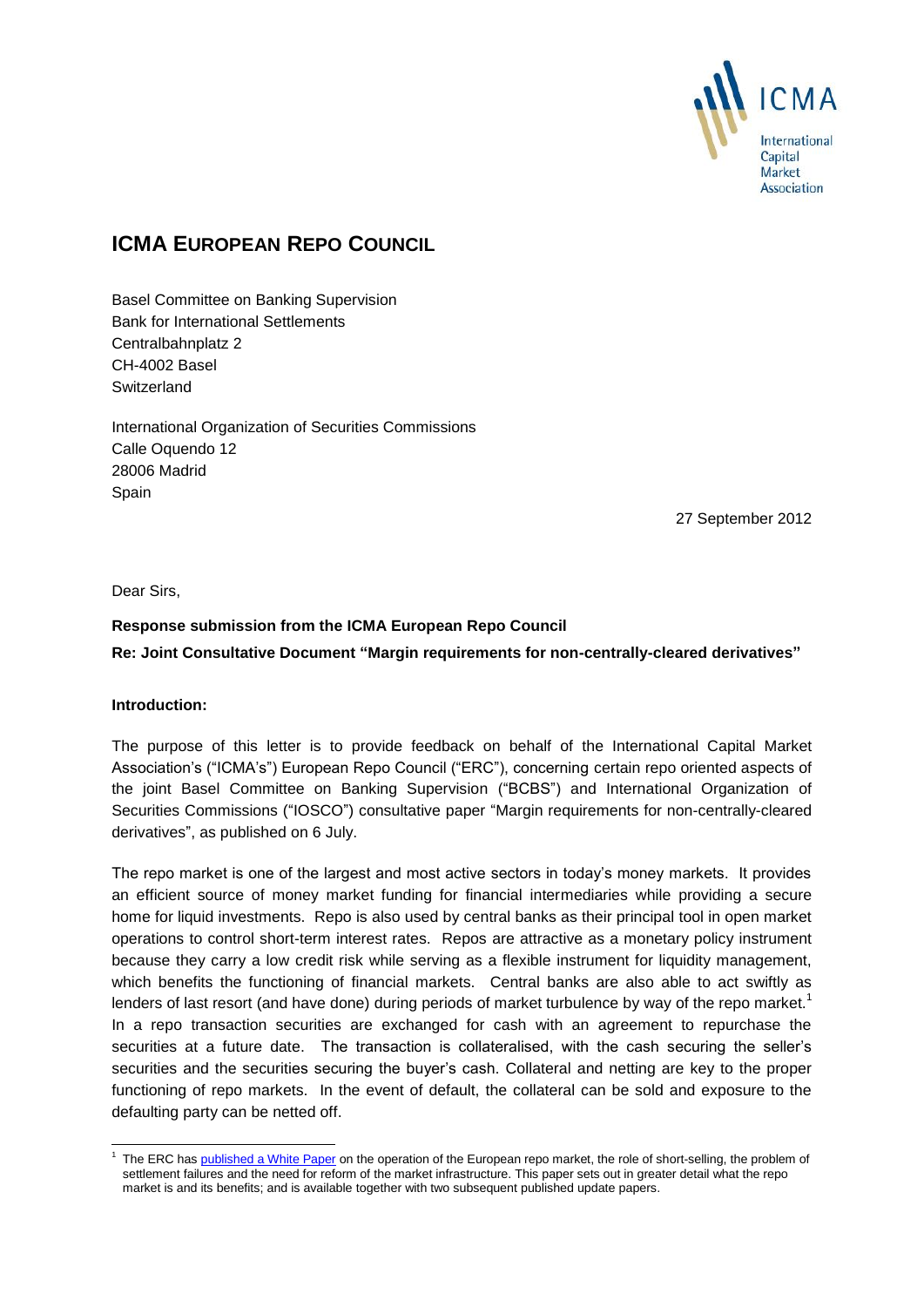Over the years the ERC has contributed to the establishment of a robust infrastructure to underpin the European repo market, including through the development of the Global Master Repurchase Agreement ("GMRA")<sup>2</sup>. These efforts continue unabated, current initiatives including projects to enhance the availability of high quality collateral and to boost collateral efficiency. Many current regulatory initiatives are of significance to the repo market and the ERC is actively participating in efforts to ensure that applicable regulatory objectives can be realised, whilst at the same time ensuring the continued efficacy of the repo market.

## **Commentary:**

The ERC notes that this consultative paper seeks stakeholders' views on the formulation of consistent regulatory margin requirements across jurisdictions. The ERC also notes that whilst the margin requirements considered by this consultative paper are specifically concerned with non-centrallycleared derivatives, they are nevertheless just one part of a much broader framework of requirements for the utilisation of collateral. Repo/collateral management desks brings together different internal collateral sources and allocate that firm-wide according to needs; whilst at the same time delivering available collateral securities to the market and sourcing required collateral securities from the market. Accordingly the ERC considers that as the repo market is the channel through which collateral flows, it is important to take into consideration a number of points identified from the perspective of leading repo market participants.

In context of this, the ERC has the following brief observations in relation to a few of the matters considered in the discussion paper.

**Q1. What is an appropriate phase-in period for the implementation of margining requirements on non-centrally-cleared derivatives? Can the implementation timeline be set independently from other related regulatory initiatives (eg central clearing mandates) or should they be coordinated? If coordination is desirable, how should this be achieved?** 

The ERC notes that the importance of collateral has grown over many years, but has accelerated significantly since the advent of the financial crisis in mid-2007. This is in no small measure related to the shift in risk appetite of market participants, with an increased demand amongst them to secure their credit risk exposures through the taking of high quality collateral. As you are quite clearly well aware, official policy makers have also significantly fuelled the demand for high quality collateral as they have advanced steps to make markets more robust, to reduce systemic risk and help mitigate the risks of any future financial crises. Amongst examples of these increasing demands are:

- increased focus on covered bond issuance by banks, secured against high-quality mortgage pools, as against senior unsecured issuance;
- increased use of repo funding to finance assets, including in context of an increase in the use of central bank financing;
- Basel requirements, to be translated in the EU through the CRR/D; introducing the holding of liquidity stress buffers – assets to satisfy these requirements comprise a short list of high-quality collateral;
- the shift of standardised OTC derivatives to CCP clearing, as required in the EU by EMIR, which will give rise to demands for significant amounts of initial margin (as well as some increase in variation margin amounts); and

 2 The GMRA is the most extensively used cross border repo master agreement and has reduced the risks associated with previously poorly documented repo transactions.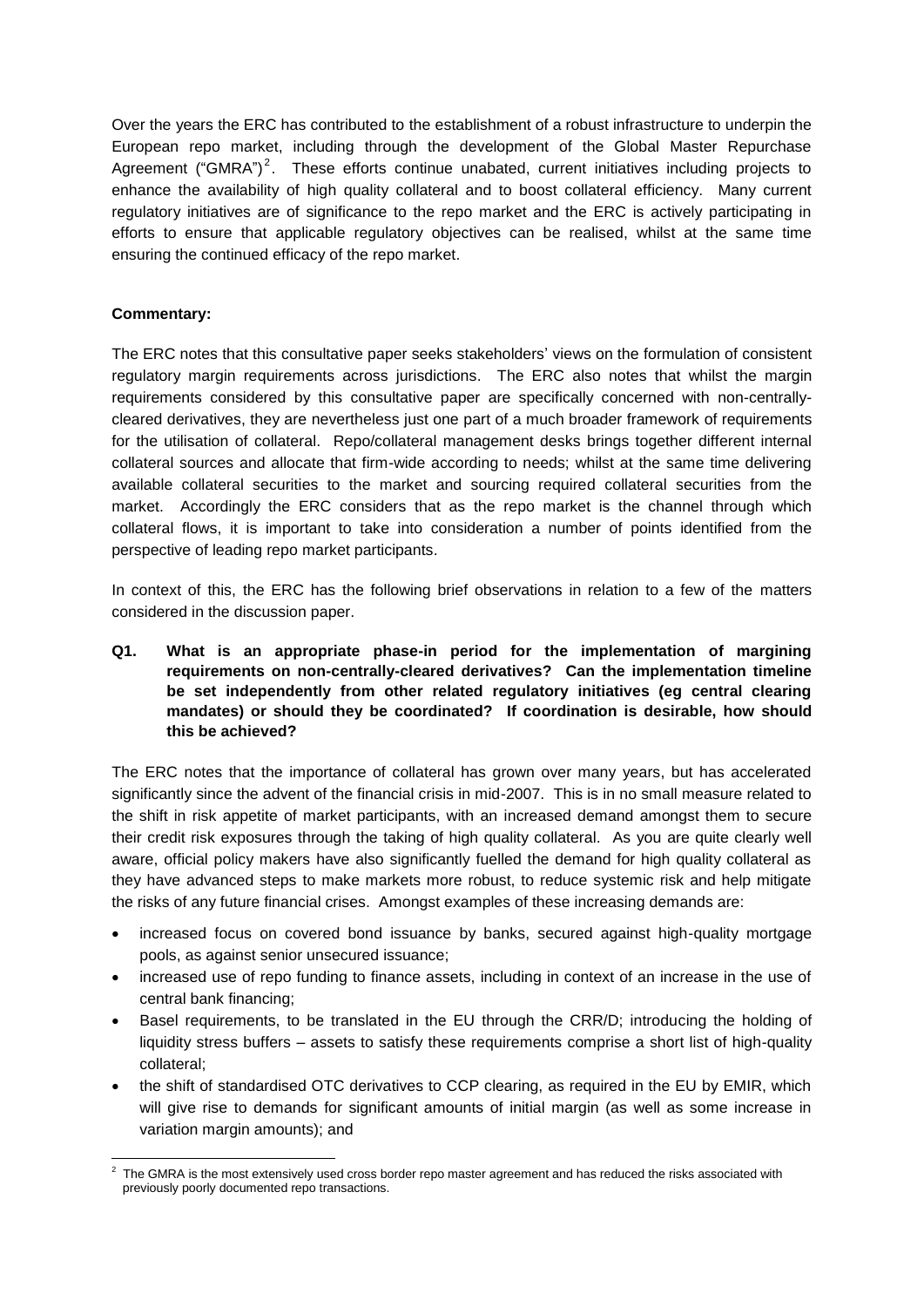increased requirements to margin any bilateral OTC contracts (outside of CCP arrangements), incentivised by penal treatment of uncollateralised exposures in the CRR/D requirements.

With the equivalent G20 agenda demanding ever more collateral, including the need to collateralise bilateral trading between the buy- and sell-side, coupled with the downgrade of a substantial part of previously reasonable good collateral, it is widely perceived that the market will suffer from a shortage of high quality collateral. Whilst numerous studies have given estimates of the potential collateral shortfall which may be faced, inevitably nobody actually has the exact answer. Nevertheless, given the scale of the numbers involved there is no doubt that steps should be taken to ease the transition to new requirements, thus allowing markets some time to absorb and adapt. Providing for an extended phase-in period is one obvious way in which to facilitate the transition, without any need to compromise desired longer-term goals. It should nevertheless be considered that there should be a reasonable degree of coherence between the phasing-in of these requirements for non-centrally cleared derivatives and analogous requirements being mandated for centrally cleared derivatives.

# **Q3. Are there additional specific product exemptions, or criteria for determining such exemptions, that should be considered? How would such exemptions or criteria be consistent with the overall goal of limiting systemic risk and not providing incentives for regulatory arbitrage?**

The ERC considers that other specific criteria for determining exemptions may be appropriate. For example all forms of hedging activity offer potential economic benefits, so some easing of requirements may reasonably be considered for such transactions.

#### **Q11. Are the proposed exemptions from the margin requirements for non-financial entities that are not systemically important, sovereigns, and/or central banks appropriate?**

The ERC considers that the proposed exemption for non-financial entities that are not systemically important is appropriate. Nevertheless the ERC observes that in the first paragraph on page #9 of the consultative paper it is stated that:

**"…** Similarly, the BCBS and IOSCO broadly supported not applying the margin requirements in a way that would require sovereigns or central banks to either collect or post margin. Both of these views are reflected by the effective exclusion of such transactions from the scope of margin requirements proposed in this consultative paper."

The ERC considers that the inclusion of sovereigns and/or central banks within the scope of the proposed exemptions would be distortive for derivative traders. Traders can have significant sized positions arising from transactions with these types of counterparty, which they risk manage by economically matching their positions with other traders. The effectiveness of the position risk offset which they are able to achieve will be reduced in case there is an imbalance between the margin requirements imposed on the two sides of such matched positions.

Relating to the collateralisation requirements of central banks faced by market participants, the recent LTRO from the Eurosystem has somewhat increase the pressure on the availability of collateral. As a by-product of the welcome provision of liquidity for some market participants, residual liquidity generated has been placed in the Eurosystem's deposit facility by other financial institutions. However, these deposits are unsecured; and hence overall a substantial amount of collateral has been drained from the interbank market. Adoption of a solution to release such collateral, either through security lending or some other form of collateralisation of deposits, may decrease the pressure on interbank collateral without exposing the central bank community to undue risk. Whilst some sovereigns/central banks have already started such a process, it would be worthwhile to encourage others as it will benefit the recovery of the markets as a whole.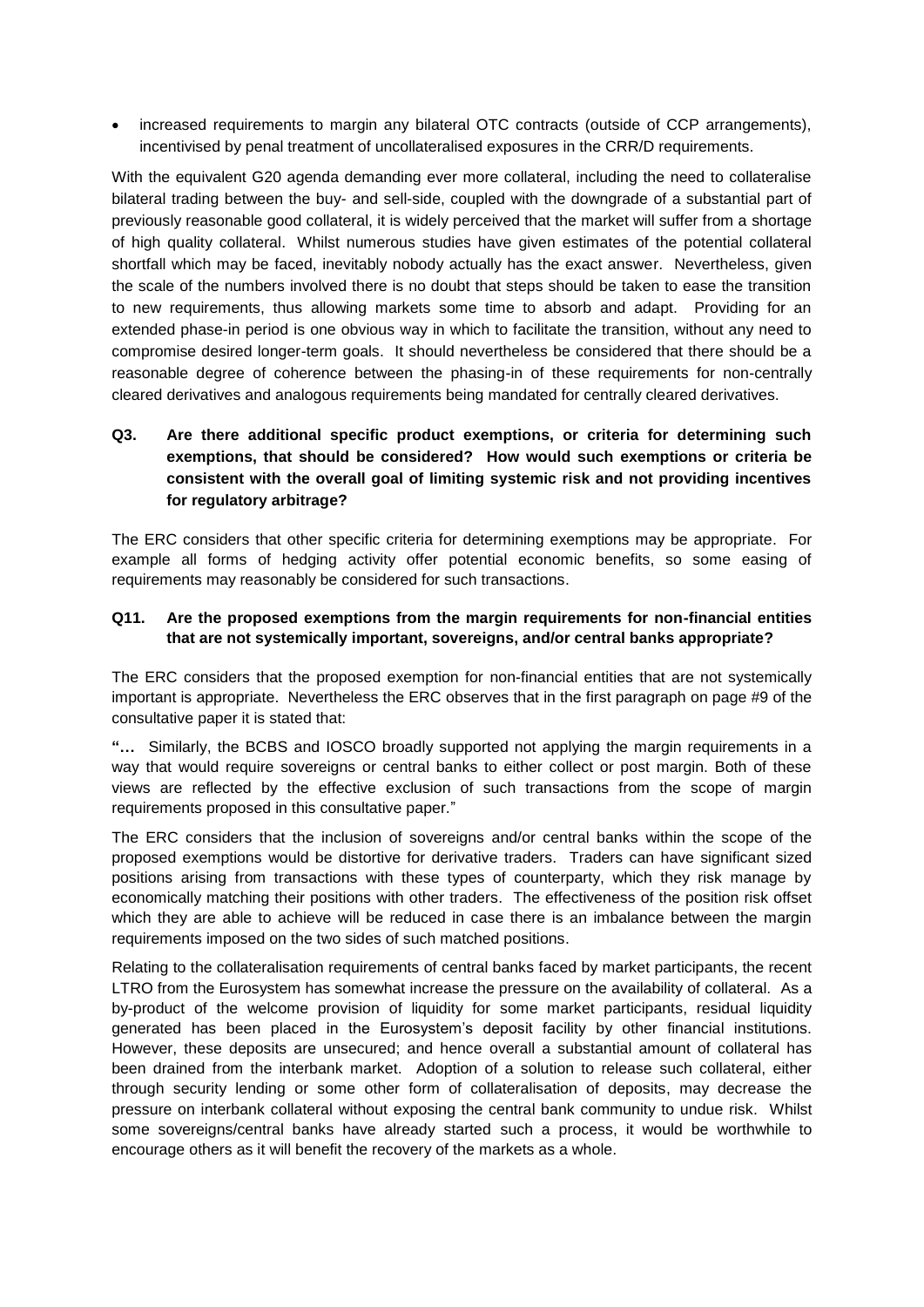## **Q20. Is the scope of proposed eligible collateral appropriate? If not, what alternative approach to eligible collateral would be preferable, and why?**

The ERC is pleased to note that the approach proposed is to permit a broader set of eligible collateral, including assets like liquid equity securities and corporate bonds, and to address the potential volatility of such assets through application of appropriate haircuts to their valuation for margin purposes. Particularly given the widely perceived squeeze on collateral already referred to in this response submission it is important that such an approach is adopted, as adopting a more restrictive approach would simply serve to exacerbate an already foreseeable problem. The ERC also notes the list of examples of eligible collateral types on page #22 of the consultative paper and that this list is not to be viewed as being exhaustive. The ERC observes that there are indeed further types of assets which may equally be suitable as eligible collateral, including high quality securitisations (ABS/MBS); credit claims; real estate; other metals; and ETFs; and that a number of these are already accepted in some circumstances, including under certain central bank collateral eligibility regimes.

**Q21. Should concrete diversification requirements, such as concentration limits, be included as a condition of collateral eligibility? If so, what types of specific requirements would be effective? Are the standardised haircuts prescribed in the proposed standardised haircut schedule sufficiently conservative? Are they appropriately risk sensitive? Are they appropriate in light of their potential liquidity impact? Are there additional assets that should be considered in the schedule of standardised haircuts?** 

The ERC highlights that the consultative paper calls (on page #24) for haircuts to "be set conservatively to avoid procyclicality." The ERC believes that this well intentioned regulatory approach is flawed and leads to a negative economic impact. Setting haircuts conservatively ensures that an excess cost has to be borne at all times when the selected haircut requirement is in excess of true economic requirements at that point in the cycle. The benefit which is supposed to offset this cost is that procyclical increases in haircut levels can be avoided as the cycle turns down and economic requirements increase. This however presupposes that the market will react to such a cyclical downturn simply by looking at the potential need for increases in haircut levels. In practice this is not the case and indeed the ERC believes that the adjustment of haircut levels in a down cycle is much less of a factor than the actual withdrawal of credit, which would not be avoided simply by having set a conservative haircut level. "Haircuts and initial margins in the repo market"<sup>3</sup>, written by Richard Comotto of the ICMA Centre and published in February 2012, provides a much more detailed examination of this ERC point of view. The net effect is that mandated minimum haircuts will give rise to a cost, giving rise to a consequent reduction in investment levels and an associated negative real economy impact.

**Q23. Is the requirement that initial margin be exchanged on a gross, rather than net basis, appropriate? Would the requirement result in large amounts of initial margin being held by a potentially small number of custodian banks and thus creating concentration risk?**

The ERC is concerned by the proposal to require that initial margin be exchanged on a gross basis, particularly since we understand that estimates regarding the amounts of high quality collateral which will need to be found in order to satisfy such a requirement are very large. Not only does this requirement drain collateral liquidity, but also it creates incremental risks of loss on the initial margin posted (as noted in the first line on page #25 of the consultative paper). This prompts the need for detailed attention to the protection of such margin balances, which will be complex to achieve in a legally robust manner, on a cross-border basis.

-

<sup>3</sup>  [Haircuts and initial margins in the repo market](http://www.icmagroup.org/assets/documents/Maket-Practice/Regulatory-Policy/Repo-Markets/Haircuts%20and%20initial%20margins%20in%20the%20repo%20market_8%20Feb%202012.pdf)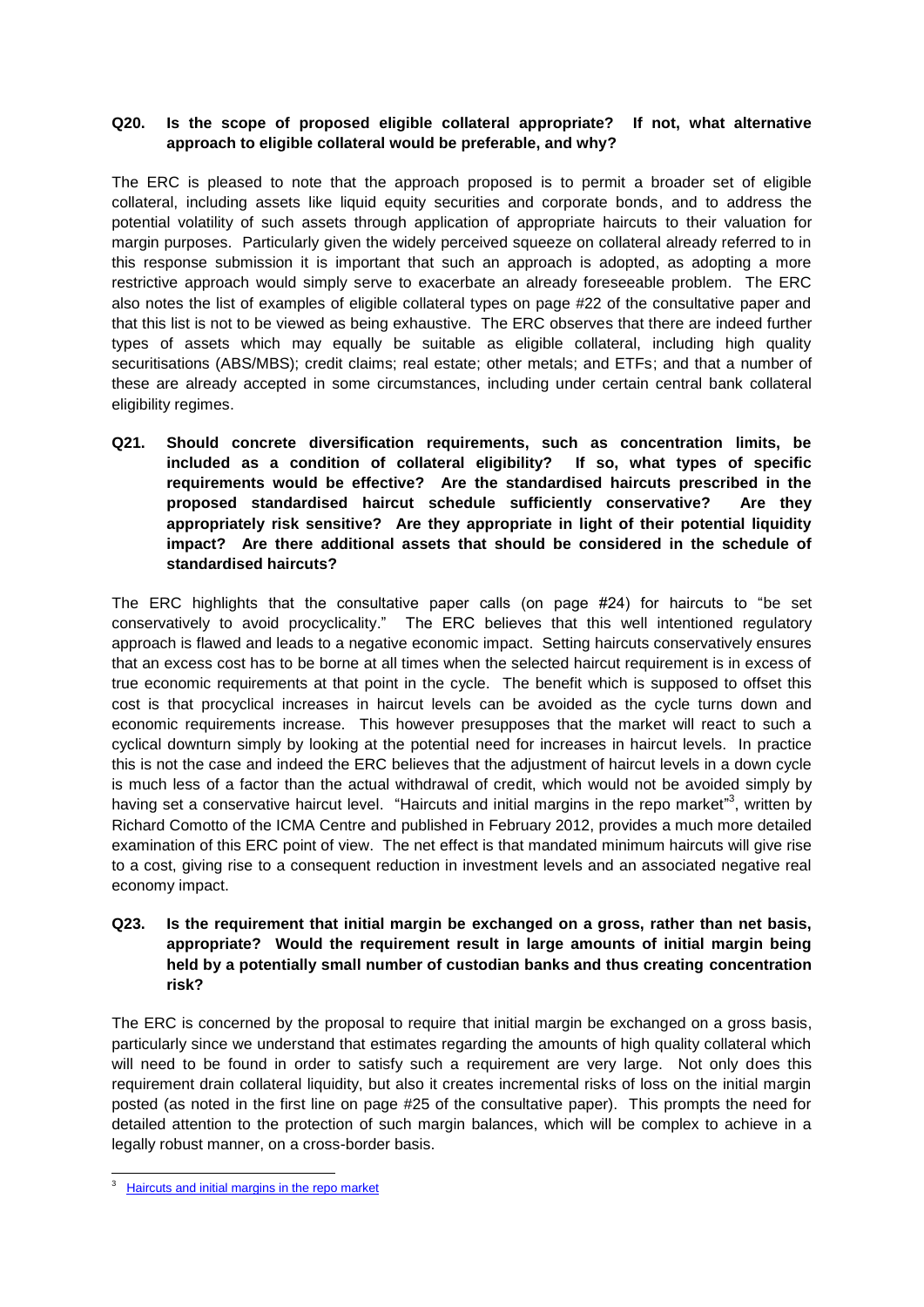Even in the seemingly simple case of an exchange of cash collateral the question arises of how to safely hold the cash. A deposit in a current account is costly, as it offers no return whilst still giving rise to a counterparty exposure against the bank where the account is held. Any form of reinvestment, such as in T-bills, gives rise to a different set of exposures and, particularly in the current environment, is still likely to offer only a very low or even negative yield. The ERC perceives that the benefits of adopting such a rigorous approach to the elimination of counterparty credit risk are likely to be more than offset by increased liquidity risks and the increased incidence of unhedged risks, as the cost of tailored OTC derivative hedges increase to such a level that they cease to be considered economically viable.

**Q24. Should collateral be allowed to be re-hypothecated or re-used by the collecting party? Are there circumstances and conditions, such as requiring the pledgee to segregate the re-hypothecated assets from its proprietary assets and treating the assets as customer assets, and/or ensuring that the insolvency regime provides the pledger with a first priority claim on the assets that are re-hypothecated in the event of a pledgee's bankruptcy, under which re-hypothecation could be permitted without in any way compromising the full integrity and purpose of the key principle? What would be the systemic risk consequences of allowing re-hypothecation or re-use?**

The ERC wishes to stress the fact that re-hypothecation and re-use are not synonymous. Rehypothecation is a term that applies to pledging. Pledgors are said to hypothecate collateral to pledgees. Typically, the pledgee cannot use the collateral as the pledgor retains legal ownership. Re-hypothecation is a special case where the pledgor gives specific permission for the pledgee to use the collateral and is usually limited to financial assets. Nevertheless, the pledgor retains a security interest in the collateral. In repo (under the GMRA) there is sale, with full title transfer. Since no security interest is retained the security sold in the opening leg of the repo may be freely reused by the purchaser, as is the case with any other asset which he owns. This of course does not negate the fact that the purchaser has an obligation to resell when the date of the closing leg of the repo is reached; and must cover this obligation accordingly.

The ERC also notes that the operational risks of re-hypothecation have caused concern, but this does not apply to reuse. We appreciate that re-hypothecation is also worrying regulators because of leverage and interconnectedness and that re-use does carry the same risks, but in our view there are still important differences. Re-hypothecation is less transparent (because there is no sale) and it is, in some ways additional leverage, whereas re-use is often part of market liquidity management.

## **Q27. Is the proposed approach with respect to the interaction of national regimes in crossborder transactions appropriate? If not, what alternative approach would be preferable, and why?**

The ERC is particularly interested in international, cross-border business and in common with many others desires to see a coherent international regulatory framework, capable of efficiently accommodating such international business. Given this the ERC is pleased to see that the consultative paper seeks to address the need for such an international framework, but notes that it will be an on-going challenge to ensure that the concept of such a framework is not undermined by the detailed implementation of specific rules. Accordingly it will be important to arrange rigorous and timely peer review exercises, to continuously promote consistent application of any agreed framework.